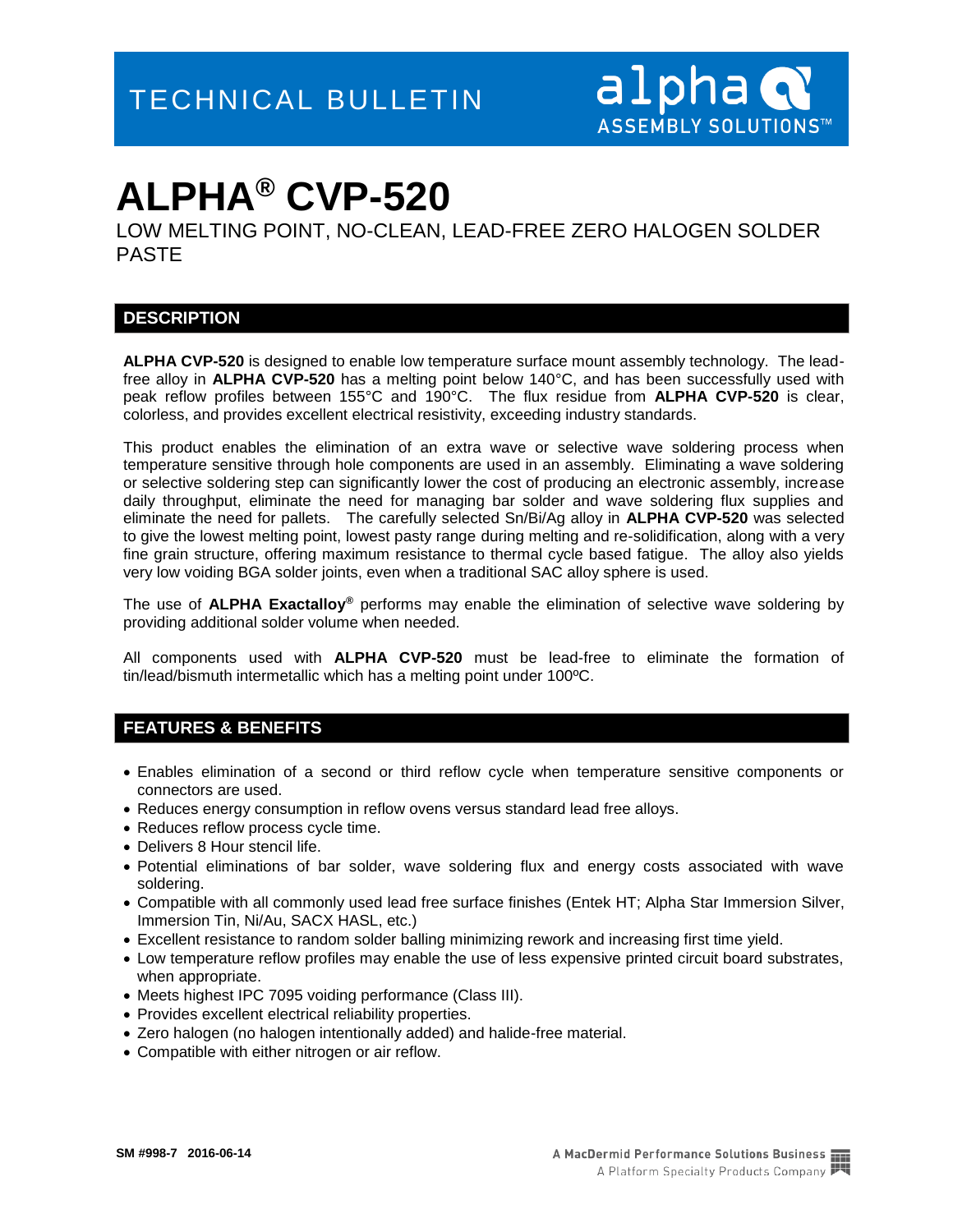LOW MELTING POINT, NO-CLEAN, LEAD-FREE ZERO HALOGEN SOLDER PASTE

### **PRODUCT INFORMATION**

Formulated for both standard and fine pitch stencil printing, at print speeds of between 40mm/sec (1.5"/sec) and 100mm/sec (4"/sec), with stencil thickness of 0.100mm (0.004") to 0.150mm (0.006"), particularly when used in conjunction with ALPHA Stencils. Blade pressures should be 0.18-0.27 kg/cm of blade (1.0 -1.5 Ibs/inch), depending upon the print speed. The higher the print speed employed, the higher the blade pressure that is required to prevent smearing on the stencil. Examples of successful reflow profiles are outlined below. Generally, peak temperatures of 155°C to 190°C have proven effective.

| Alloys:          | 42%Sn/57.6%Bi/0.4%Ag (Alpha holds the appreciate license to supply this          |
|------------------|----------------------------------------------------------------------------------|
|                  | alloy into the United States, UK, Germany and/or Korea, as covered by the        |
|                  | following patents (US Patents 5,569,433; Korea Patent 400121; German             |
|                  | Patent 69521762.3; Great Britain Patent 0711629)                                 |
|                  | 42%Sn/57%Bi/1.0%Ag, available upon request                                       |
| Powder Size:     | Type 3, (25-45µm per IPC J-STD-005); for printing applications                   |
|                  | Type 4, (20-38µm per IPC J-STD-005); for dispense applications                   |
| Residues:        | Approximately 5% by (w/w)                                                        |
| Packaging Sizes: | 500gram jars, 6" & 12" cartridges                                                |
| Flux Gel:        | CVP-520 Flux Gel is available in 10cc and 30cc syringes for rework applications. |
| Lead Free:       | Complies with RoHS Directive 2002/95/EC.                                         |

### **SAFETY**

While the **CVP-520** flux system is not considered toxic, its use in typical reflow will generate a small amount of reaction and decomposition vapors. These vapors should be adequately exhausted from the work area. Consult the SDS for all safety information. The most recent version of the SDS is available from AlphaAssembly.com.

### **STORAGE**

**CVP-520** should be stored in a refrigerator upon receipt at 0 to  $10^{\circ}$ C (32 to  $50^{\circ}$ F). **CVP-520** should be permitted to reach room temperature before unsealing its package prior to use (see handling procedures on page 3). This will prevent moisture condensation build up in the solder paste.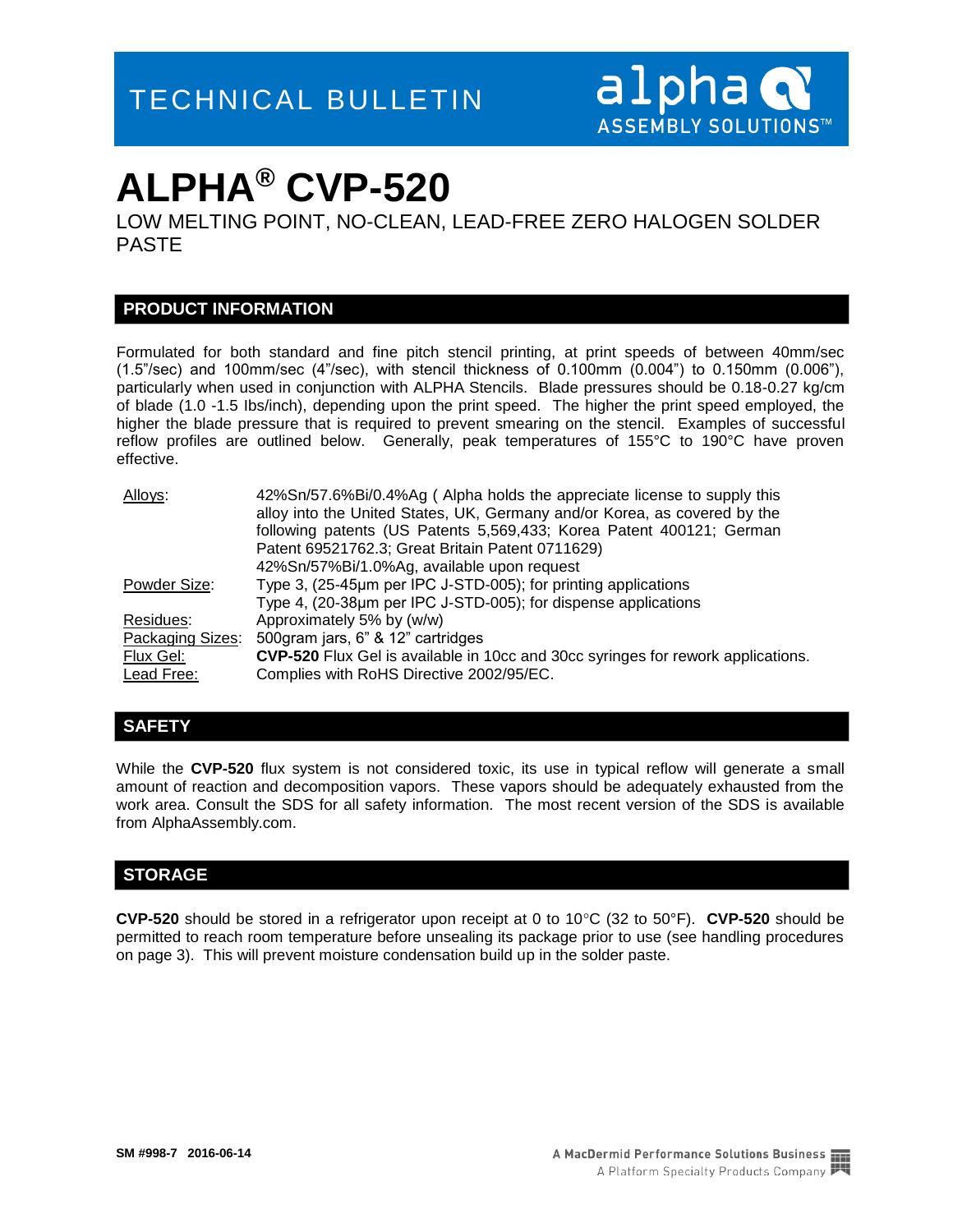LOW MELTING POINT, NO-CLEAN, LEAD-FREE ZERO HALOGEN SOLDER PASTE

### **TECHNICAL DATA**

| <b>CVP-520 TECHNICAL DATA</b>                                                                                                                                                                                            |                                                                          |                                                                        |                                          |  |  |  |
|--------------------------------------------------------------------------------------------------------------------------------------------------------------------------------------------------------------------------|--------------------------------------------------------------------------|------------------------------------------------------------------------|------------------------------------------|--|--|--|
| <b>CATEGORY</b>                                                                                                                                                                                                          | <b>RESULTS</b>                                                           |                                                                        | <b>PROCEDURES/REMARKS</b>                |  |  |  |
| <b>CHEMICAL PROPERTIES</b>                                                                                                                                                                                               |                                                                          |                                                                        |                                          |  |  |  |
| <b>Activity Level</b>                                                                                                                                                                                                    | ROL0 = J-STD Classification                                              |                                                                        | IPC J-STD-004                            |  |  |  |
| <b>Halide Content</b>                                                                                                                                                                                                    | Halide free (by titration).<br>Passes Ag Chromate Test                   |                                                                        | IPC J-STD-004                            |  |  |  |
| Halogen Content                                                                                                                                                                                                          | Pass, Zero Halogen -<br>No halogen intentionally added                   | EN14582, by oxygen bomb combustion,<br>Non detectable (ND) at < 50 ppm |                                          |  |  |  |
| <b>Copper Mirror Test</b>                                                                                                                                                                                                | Pass                                                                     | IPC J-STD-004                                                          |                                          |  |  |  |
| <b>Copper Corrosion Test</b>                                                                                                                                                                                             | Pass, (No Evidence of Corrosion)                                         | IPC J-STD-004                                                          |                                          |  |  |  |
|                                                                                                                                                                                                                          | Pass, (No evidence of corrosion)                                         | JIS Z 3197 -1999 8.4.1                                                 |                                          |  |  |  |
|                                                                                                                                                                                                                          | <b>ELECTRICAL PROPERTIES</b>                                             |                                                                        |                                          |  |  |  |
| SIR (IPC 7 days @ 85°C/85%RH)                                                                                                                                                                                            | Pass                                                                     | IPC J-STD-004<br>${Pass = 1 × 108 ohm min}$                            |                                          |  |  |  |
| SIR (Bellcore 96 hrs@ 5°C/85%RH)                                                                                                                                                                                         | Pass                                                                     | Bellcore GR78-CORE<br>${Pass = 1x10^{11} ohm min}$                     |                                          |  |  |  |
| Electromigration<br>(JIS Z 3197 @ 85°C/85%RH 48V DC<br>1000 hrs)                                                                                                                                                         | Final Reading $> 10^{10}$ ohms<br>No Migration After 1000 hrs = Pass     | JIS Z 3197 1999                                                        |                                          |  |  |  |
| PHYSICAL PROPERTIES (90-3 M 21 Viscosity - Malcolm viscometer @10 RPM, 25°C)                                                                                                                                             |                                                                          |                                                                        |                                          |  |  |  |
| Color                                                                                                                                                                                                                    | Clear, Colorless Flux Residue                                            |                                                                        |                                          |  |  |  |
| Tack Force vs. Humidity                                                                                                                                                                                                  | Pass - Change of <1g/mm <sup>2</sup> over 24 hours at<br>25% and 75 % RH |                                                                        | IPC J-STD-005                            |  |  |  |
| $(t = 8 \text{ hours})$                                                                                                                                                                                                  | Pass - Change of <10% when stored at<br>25±2°C and 50±10% RH             |                                                                        | <b>JIS Z3284 Annex 9</b>                 |  |  |  |
| 85.3% metal loading designated M11 for dispensing.<br>90% metal load designated M21 for printing.<br>Viscosity<br>86.5% metal load, Type 4 powder designated M10 for<br>dispense. Viscosity (Typical) 1000 poise, 10 RPM |                                                                          |                                                                        | Malcom Spiral Viscometer;<br>J-STD-005   |  |  |  |
| Solderball<br>Acceptable                                                                                                                                                                                                 |                                                                          |                                                                        | IPC J-STD-005                            |  |  |  |
| <b>Stencil Life</b>                                                                                                                                                                                                      | >8 hours                                                                 |                                                                        | @ 50%RH, 23°C (74 F)                     |  |  |  |
| Spread                                                                                                                                                                                                                   | $>87\%$                                                                  |                                                                        | JIS-Z-3197: 1999 8.3.1.1                 |  |  |  |
| Slump                                                                                                                                                                                                                    | Pass                                                                     |                                                                        | Modified IPC J-STD-005<br>(10 min 100°C) |  |  |  |
|                                                                                                                                                                                                                          | Pass                                                                     |                                                                        | JIS Z-3284-1994 Annex 8                  |  |  |  |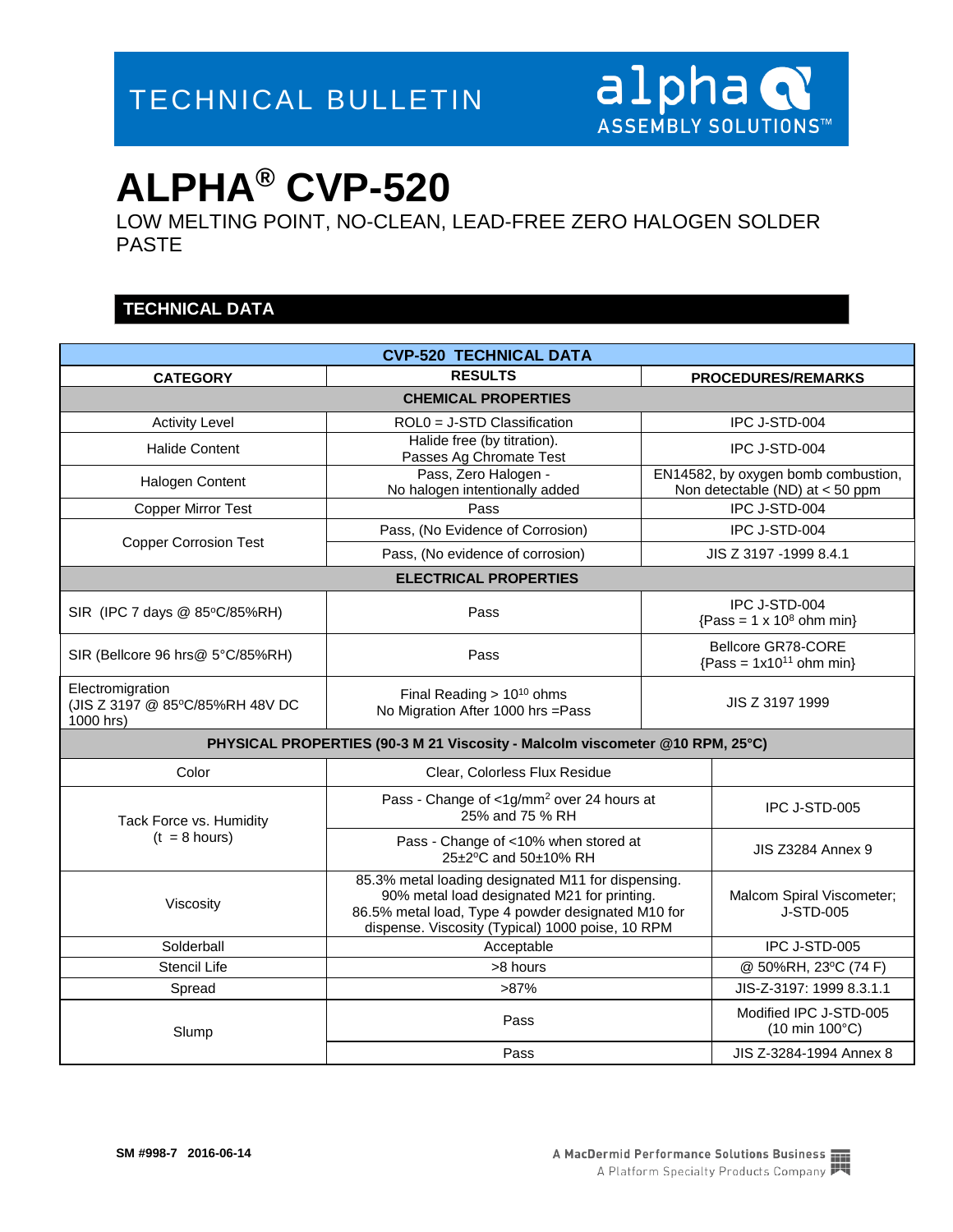LOW MELTING POINT, NO-CLEAN, LEAD-FREE ZERO HALOGEN SOLDER PASTE

| <b>CVP-520 Processing Guidelines</b>                                                                                                                                    |                                                                                                                                                                                                                                                                                             |                                                                                                                                                                                                 |                                                                                                                                                                                                                                                                          |  |  |  |
|-------------------------------------------------------------------------------------------------------------------------------------------------------------------------|---------------------------------------------------------------------------------------------------------------------------------------------------------------------------------------------------------------------------------------------------------------------------------------------|-------------------------------------------------------------------------------------------------------------------------------------------------------------------------------------------------|--------------------------------------------------------------------------------------------------------------------------------------------------------------------------------------------------------------------------------------------------------------------------|--|--|--|
| <b>STORAGE &amp; HANDLING</b>                                                                                                                                           | <b>PRINTING</b>                                                                                                                                                                                                                                                                             | REFLOW (See Figure #1)                                                                                                                                                                          | <b>CLEANING</b>                                                                                                                                                                                                                                                          |  |  |  |
| Refrigerate to guarantee stability<br>at 0-10°C, 32-50°F<br>Shelf life of refrigerated paste is                                                                         | <b>STENCIL: Recommended</b><br>ALPHA CUT or ALPHA<br>FORM stencils @ (0.100 -<br>0.150 mm), (4-6 mil) thick                                                                                                                                                                                 | <b>ATMOSPHERE: Clean-dry</b><br>air or nitrogen atmosphere.                                                                                                                                     | CVP-520 residue is<br>designed to remain on<br>the board after reflow.                                                                                                                                                                                                   |  |  |  |
| (6) months, Actual TBD<br>Paste can be stored for 2 weeks<br>at room temperature up to<br>(25°C/77°F) prior to use                                                      | for (0.4-0.5mm) (0.016" or<br>0.020") pitch. Stencil design<br>is subject to many process<br>variables. Contact your<br>local Alpha stencil site for<br>advice.                                                                                                                             | PROFILE: See Figure #1<br>Acceptable reflow /<br>coalescence & IPC Class III<br>voiding were obtained with<br>the given profile                                                                 | If reflowed residue<br>cleaning is required,<br>ALPHA BC-2200<br>aqueous cleaner is<br>recommended.<br>For solvent cleaning,<br>agitation for 5 min in the<br>following cleaners is<br>recommended:<br>- ALPHA SM-110E<br>- Bioact™ SC-10E<br>- Kyzen Micronox<br>MX2501 |  |  |  |
| When refrigerated, allow paste<br>container to warm to room<br>temperature for up to four hours.<br>Paste must be $\geq$ (19°C/66°F)<br>before processing. Verify paste | SQUEEGEE: Metal<br>(recommended)<br>PRESSURE: (0.18-0.27)<br>kg/cm of squeegee length<br>$(1.0 - 1.5$ lbs/inch).                                                                                                                                                                            | Note: Refer to componenet<br>and board supplier data for<br>thermal preoperties at<br>eleveated temperatures.<br>Lower peak temperatures<br>require longer TAL for<br>improved joint cosmetics. |                                                                                                                                                                                                                                                                          |  |  |  |
| temperature with a thermometer<br>to ensure paste is (19°C/66°F)<br>or greater before set-up.<br>Printing can be performed at<br>temperatures up to (29°C/84°F).        | SPEED:<br>40 - 100mm per second<br>1.5 to 4 inches per second.                                                                                                                                                                                                                              |                                                                                                                                                                                                 | Misprints and stencil<br>cleaning may be done<br>with:<br>- ALPHA SM-110E<br>- ALPHA SM-440                                                                                                                                                                              |  |  |  |
| Do not remove worked paste<br>from stencil and mix with<br>unused paste in jar. This will<br>alter rheology of unused paste.                                            | PASTE ROLL: (1.5-2.0 cm)<br>diameter and make<br>additions when roll reaches<br>1-cm, $(0.4)$ diameter $(min)$ .<br>Max roll size will depend<br>upon blade. Exceeding the<br>maximum diameter may<br>cause curtaining (sticking to<br>the squeegee when it is<br>lifted from the stencil). |                                                                                                                                                                                                 | - ALPHA BC-2200<br>- Bioact™ SC-10E<br>cleaners.                                                                                                                                                                                                                         |  |  |  |
| These are starting<br>recommendations and all<br>process settings should be<br>reviewed independently.                                                                  | <b>STENCIL RELEASE</b><br>SPEED:<br>3 - 10 mm (0.12 - 0.4<br>inches)/ sec.                                                                                                                                                                                                                  |                                                                                                                                                                                                 |                                                                                                                                                                                                                                                                          |  |  |  |
| Working conditions:<br>19 - 29°C on the stencil.                                                                                                                        | Lift Height: 8 - 14mm (0.31 -<br>0.55")                                                                                                                                                                                                                                                     |                                                                                                                                                                                                 |                                                                                                                                                                                                                                                                          |  |  |  |

Boact<sup>™</sup> is a registered trademark of Petroferm, Inc.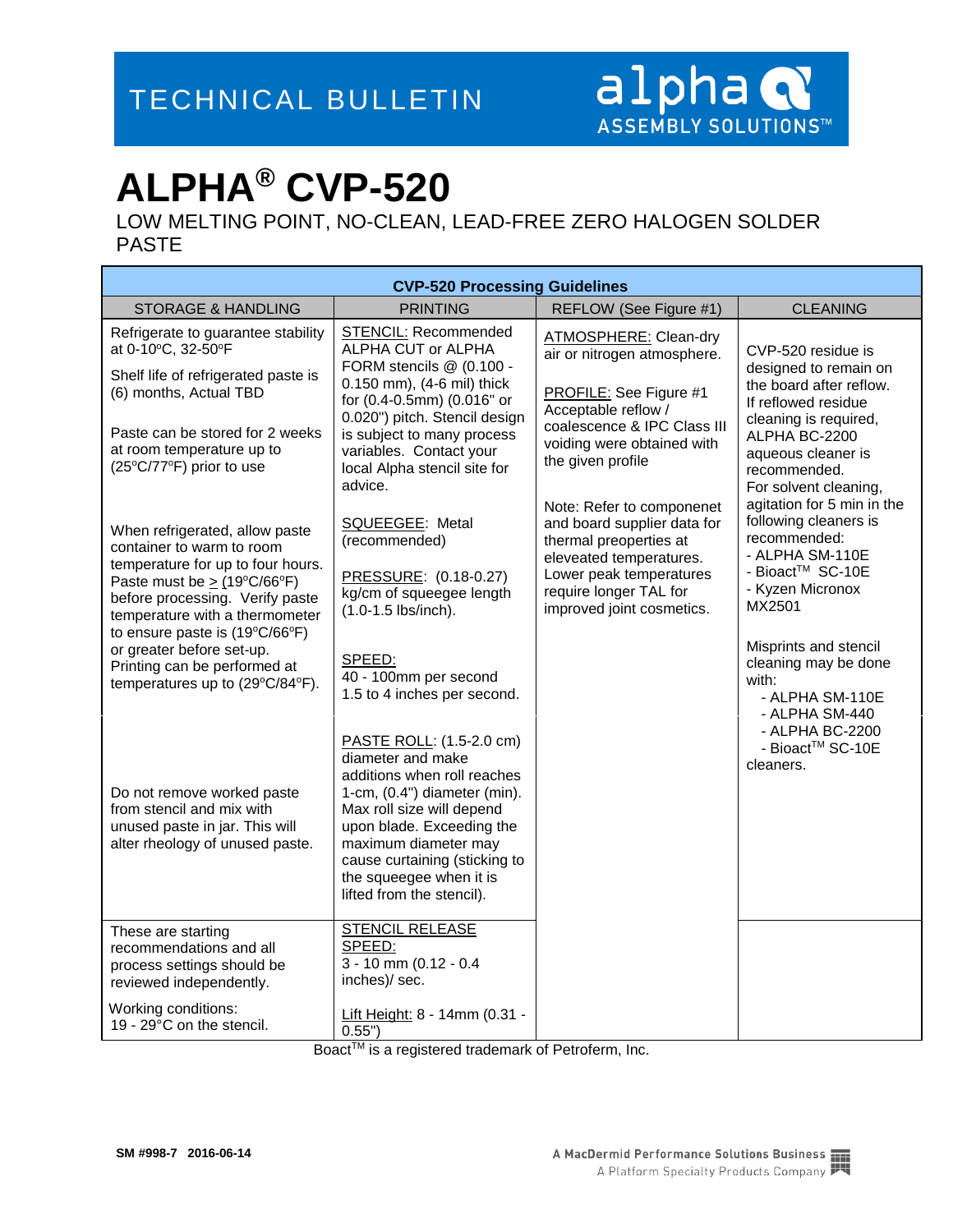LOW MELTING POINT, NO-CLEAN, LEAD-FREE ZERO HALOGEN SOLDER PASTE

| <b>General Reflow Profile Guidelines</b> |                                   |  |  |  |
|------------------------------------------|-----------------------------------|--|--|--|
| <b>Parameter</b>                         | <b>Guideline</b>                  |  |  |  |
| Atmosphere                               | Air or N <sub>2</sub>             |  |  |  |
| SnBiAg (42/57.6/0.4) alloy               | 138°C (near eutectic)             |  |  |  |
| <b>Setting Zone</b>                      | <b>Optimal Dwell Period</b>       |  |  |  |
| 40°C to 138°C                            | 2:10 - 4:00 minutes               |  |  |  |
| 125°C to 138°C                           | 0:30 - 1:30 minutes               |  |  |  |
| 100°C to 138°C                           | $1:15 - 2:00$ minutes             |  |  |  |
| TAL (138°C)                              | 0:30 - 1:30 minutes               |  |  |  |
| Peak temperature                         | 155 °C - 180°C                    |  |  |  |
| Joint cool down rate from 170°C          | $3^{\circ}$ C - $8^{\circ}$ C/sec |  |  |  |

**Figure #1 – CVP-520 Reflow Profile Envelope**